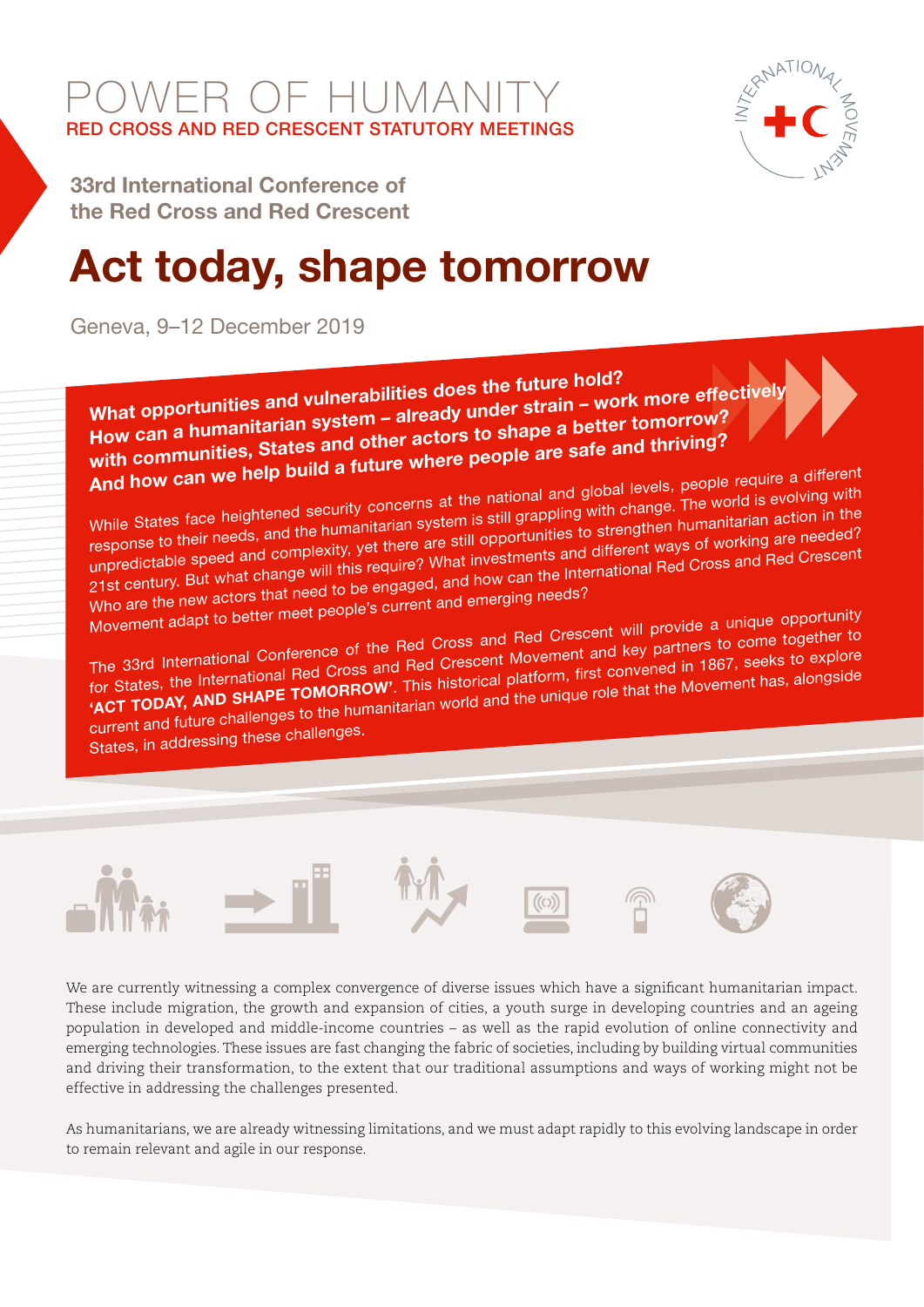Armed conflicts are generally more complex and protracted than ever before, reinforcing the need to promote and respect international humanitarian law (IHL) and to uphold the fundamental humanitarian principles upon which this very Conference was established. The blurring of lines between civilian and military spheres, warfare and crime, and the use of conventional and non-conventional weapons has created humanitarian needs on an overwhelming scale and exacerbated existing fragilities in many societies, leading to the mass displacement of people.

The global natural environment is in a system-wide crisis, due largely to the impacts of climate change, and we are witnessing increasing food and water insecurity, climate-related displacement and rapid urbanization. In addition, the negative impacts of disasters, protracted conflicts and unplanned urbanization increase the potential for the spread of disease and pandemic outbreaks. The scarcity or inadequacy of water and sanitation infrastructure, coupled with limited access to medical care, exposes millions of people to preventable health risks. Disasters and conflict also interrupt safe and continuous access to education, undermining the capacity of communities to sustain their livelihoods, to foster economic development and, ultimately, to achieve social cohesion and peace.

At the same time – and despite technological, scientific, and economic progress – there is a deepening crisis of trust in the humanitarian system, with plummeting confidence in governments, the media and the non-government sector. While there is an ever-growing demand for humanitarian organizations to prove their added value in a very short timeframe and with fewer resources, this lack of trust is having a critical impact on the safety and security of humanitarian staff and volunteers. With the military and other actors assuming a larger role in humanitarian operations, independent and impartial aid can become politicized. In such a context, it is crucial to reaffirm the unique and impartial role of the International Red Cross and Red Crescent Movement in humanitarian work.

Humanitarian assistance costs are predicted to rise to USD 50 billion per year by 2030 ([High-Level Panel on Humanitarian](https://reliefweb.int/sites/reliefweb.int/files/resources/%5BHLP%20Report%5D%20Too%20important%20to%20fail%E2%80%94addressing%20the%20humanitarian%20financing%20gap.pdf) [Financing, January 2016](https://reliefweb.int/sites/reliefweb.int/files/resources/%5BHLP%20Report%5D%20Too%20important%20to%20fail%E2%80%94addressing%20the%20humanitarian%20financing%20gap.pdf)). In light of the growing gap between humanitarian and development needs and available funding, new partnerships and models should be explored to unlock new sources of capital and support.

While all of these changes bring new challenges and exacerbate existing ones – many of which cannot be predicted or foreseen – they also present opportunities to reconsider the way we address them and to make sure we include the view of at-risk and affected populations in our response. This is where the International Red Cross and Red Crescent Movement can add significant value, with National Red Cross and Red Crescent Societies working alongside public authorities in their unique auxiliary role to address these challenges in a principled, effective and accountable manner.

#### The 33rd International Conference: Developing the concept

Since early 2017, National Red Cross and Red Crescent Societies have come together to discuss current and emerging trends affecting the world we live in (e.g. at the 'RC<sup>2</sup>' Forum, held between the IFRC General Assembly and Council of Delegates meetings in 2017). They have sought to better understand the unique role of the International Red Cross and Red Crescent Movement in adapting to these trends and the priority issues to be addressed. Meanwhile, research, interviews and analyses have been carried out with a range of external stakeholders, experts, and opinion leaders to gather different perspectives and help shape the concept for the 33rd International Conference.

As a result, a forward-looking approach has been developed which will address a number of ongoing and emerging humanitarian concerns related to health, the effects of climate change, urbanization, new technologies and trust in humanitarian action. At the same time, the International Conference will also provide a platform for discussing topics that are central to the work of the Movement, such as international humanitarian law.

These areas can be summarized as follows: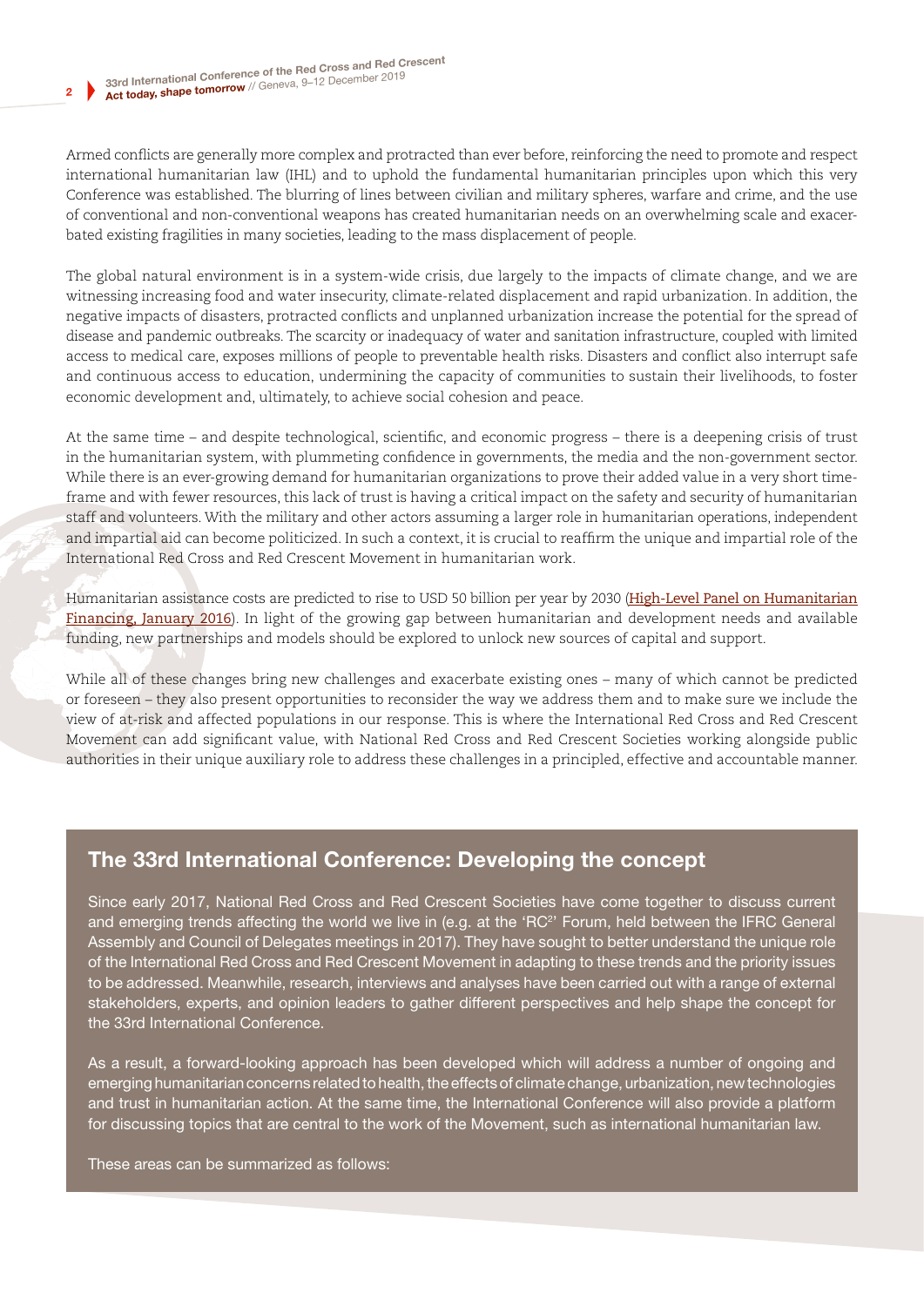#### The technological revolution – opportunities and threats

How can the humanitarian sector maximize its use of new technology to better reach the most vulnerable, assess needs and share information while ensuring that confidential data is protected? How can we overcome the digital divide and ensure that existing disparities do not create further inequalities for those left behind? And how can we better use local innovations and bring them to scale? New technologies offer better tools to anticipate trends in vulnerability, identify the fate and whereabouts of missing persons and attract and inspire volunteers who, today more than ever, constitute an invaluable resource for the International Red Cross and Red Crescent Movement. However, the more data we gather or generate, the greater the responsibility to ensure privacy and protection. In addition, it will be essential to consider the challenges that new means and methods of warfare, such as cyber warfare, artificial intelligence and autonomous weapons systems, pose to IHL in ensuring adequate protection of civilians and civilian objects and explore possible solutions. The time is ripe to discuss how to step up the international community's response to these issues.

#### Tomorrow's humanitarian response

The sources of humanitarian crises rarely fall into clear-cut, well-identified categories. Many of today's crises are the result of overlapping hazards and drivers, both old and new, and this will also be true for tomorrow's crises. While continuously improving our efforts to meet today's complex needs, we must ensure that tomorrow's humanitarian response anticipates and reflects new developments and the connections between the drivers of change, as outlined below:

- **• Working together to improve global health care,** with a focus on ensuring that all communities and individuals have access to quality health services; addressing mental health and psychosocial needs arising from armed conflicts, disasters and other emergencies and; strengthening prevention, preparedness and response to epidemics and pandemics; as well as reducing violence against health-care workers and facilities. The Movement's programmes – especially those focused on the most vulnerable – complement the efforts of States and others who seek to achieve universal health care.
- **• Reducing vulnerability and addressing the humanitarian consequences of climate change,** including how the humanitarian sector, and the Movement in particular, can get ahead in a changing climate. This includes supporting the resilience and adaptation of communities, ensuring that climate finance reaches the most vulnerable, shaping climate-smart and inclusive disaster risk management laws and policies and protecting the environment during armed conflicts. While effective preparedness and response will be critical, it will not be enough to keep up with rising risks. It will be important to consider how the international community will keep up with growing humanitarian needs as climate change fuels disasters and amplifies vulnerabilities, including in conflict situations.
- **• Tackling urban vulnerabilities** and strengthening the resilience of residents and systems, particularly for the people living in slums and informal settlements. This thematic area will also consider the need to reinforce individual and collective capacity to respond to growing humanitarian needs in urban settings and how to tackle the humanitarian, operational and legal challenges brought about by urban warfare, such as the destruction of civilian infrastructure and displacement within cities.

The 33rd International Conference will also illustrate how the International Red Cross and Red Crescent Movement contributes to flagship agreements and global frameworks related to the future of humanitarian and development action.

## Trust in humanitarian action

This is an increasingly significant issue of concern, and efforts are required to meet operational challenges, safeguard principled humanitarian action, ensure the highest ethical standards of individual behaviour and advance active partnerships that provide for the fair sharing of risks. Preventing the instrumentalization of aid is key to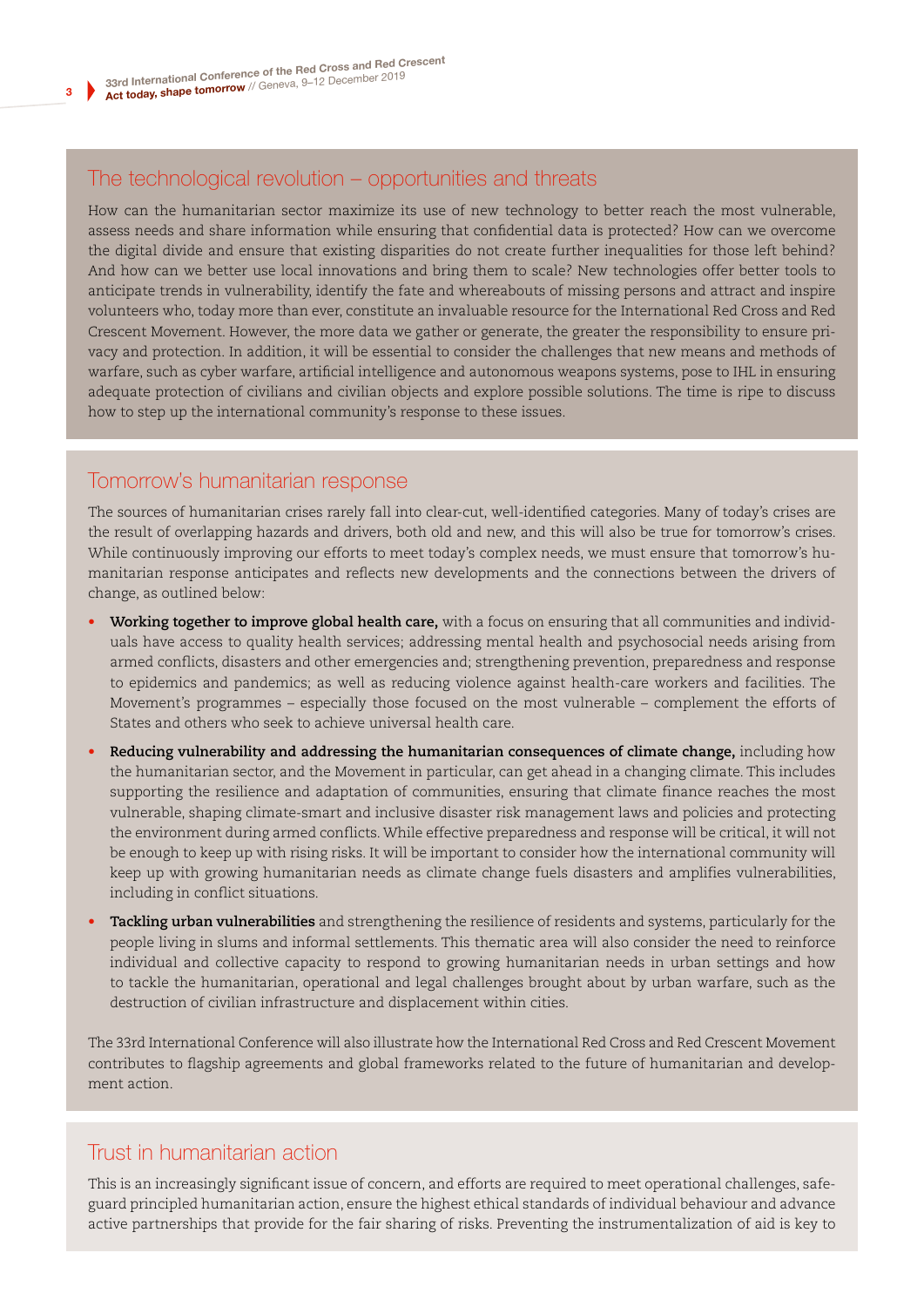enabling neutral, independent and impartial humanitarian actors to maintain the trust they so greatly need to access the most vulnerable. The growing tendency to use humanitarian actors to promote political and security objectives contributes significantly to the decline in trust in humanitarian work. This worrisome trend endangers the very essence of humanitarian aid and principled action.

At the same time, humanitarians must ensure that their own actions are irreproachable by addressing integrity breaches as a matter of urgency and by scaling up investment in their internal behavioural practices. Strengthening the capacity of local actors to maintain their integrity and accountability and ensuring complementarity with international humanitarian networks will be key. In this context, the Conference will look at the evolution of the auxiliary role of National Societies in the 21st century, how to reinforce their legal, statutory and policy-based frameworks and ensure principled funding for humanitarian action. It will also consider the role of States in addressing these concerns.

In addition to the three key themes that will feature at the 33rd International Conference, as outlined above, the event will also serve as a platform for continued discussions on respecting and implementing IHL and follow up on previous commitments made at the 32nd International Conference in 2015.

### Respecting and implementing international humanitarian law (IHL)

As the main venue for the States Parties to the Geneva Conventions and the International Red Cross and Red Crescent Movement to discuss and decide on matters related to IHL, the Conference will continue important work on strengthening respect for IHL. Building on the momentum of the 70th anniversary of the Geneva Conventions, the Conference will be invited to consider a Four-Year Action Plan on National Implementation of existing IHL obligations. Other issues of current interest, such as the applicability of IHL to terrorism and counter-terrorism (e.g. with regard to foreign fighters and their families), as well as the challenges posed by particular means and methods of warfare to the protection of civilians and civilian objects (e.g. the use of explosive weapons in populated areas, cyber warfare and autonomous weapons systems) are likely to be addressed in a Report on Contemporary Challenges to IHL.

## Follow-up to the 32nd International Conference

A number of topics mandated by previous resolutions of the International Conference will also be considered. These include the report on Resolution 5 'Safety and security of humanitarian volunteers', the report on Resolution 3 'Sexual and gender-based violence: Joint action on prevention and response' and the report on Resolution 8 'Implementation of the Memorandum of Understanding and Agreement on Operational Arrangements dated 28 November 2005 between the Palestine Red Crescent Society and Magen David Adom in Israel', among others.

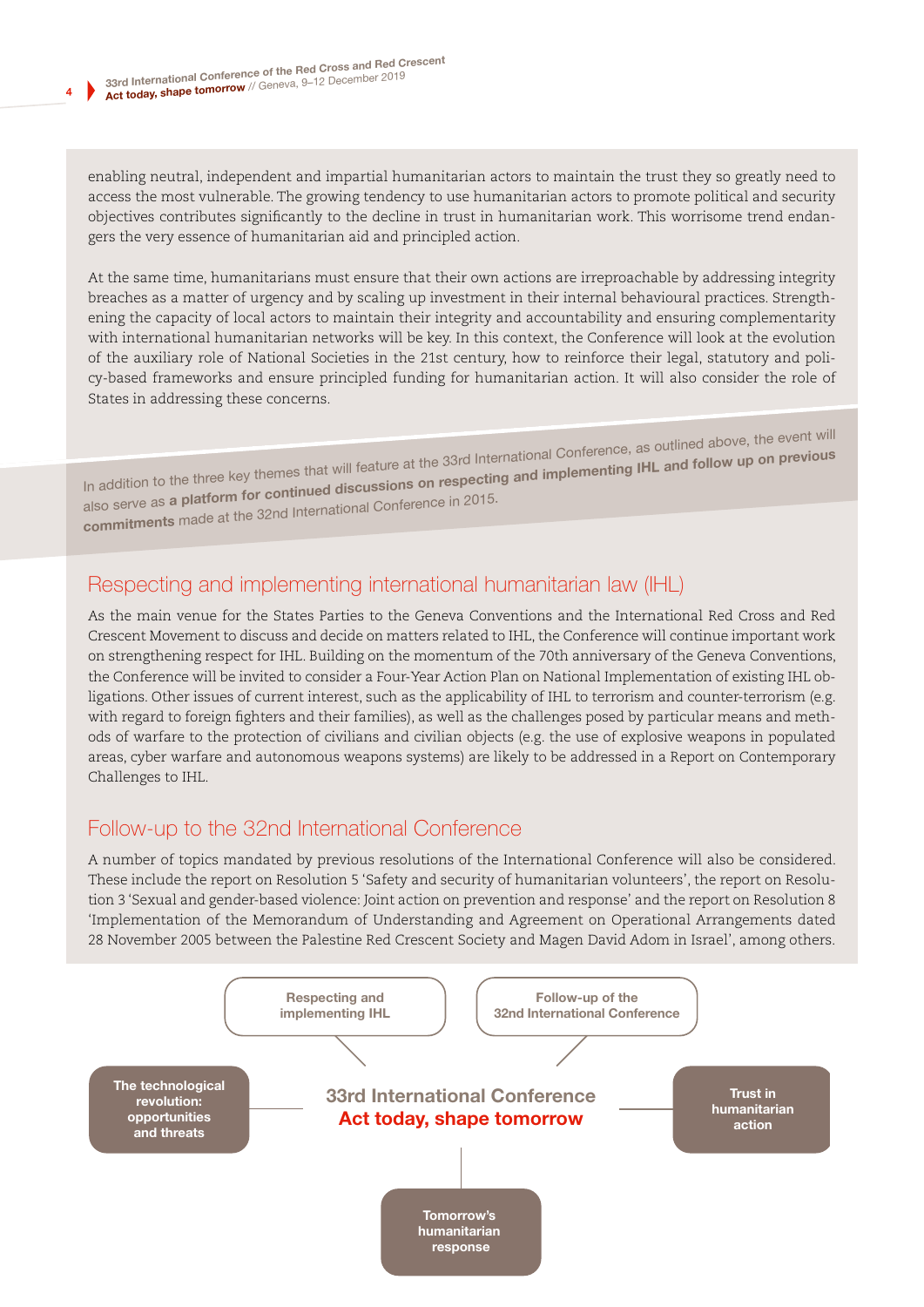## What are the expected outcomes of the 33rd International Conference?

The agenda for the 33rd International Conference will be designed to incorporate the areas outlined above in engaging and dynamic ways. Maximum participant engagement will be fostered through a streamlined and easy-to-navigate architecture, designed to encourage concrete and measurable outcomes as well as inspire conversations on current and emerging humanitarian concerns.

A number of **resolutions** will be negotiated among the Conference members in the drafting committee, which will work in parallel with the other elements of the Conference. The resolutions will be limited in number and should be focused and concise and provide for meaningful and measurable impact.

Genuine and lively debates on emerging needs and possible responses will take place in the **Conference commissions**, in which Conference members and observers are welcome to engage. The purpose of the commissions is to put forward proposals and ideas on the Conference themes to be translated into action and impact on the ground by the participants.

Conference participants will be encouraged to make voluntary commitments, known as **'pledges'**, covering specific, measurable actions that they will take to address humanitarian needs in their national or regional contexts. These may include actions to implement the Conference resolutions or other priorities not necessarily addressed in a resolution. National Societies and States are strongly encouraged to make joint pledges.

The Conference organizers will provide a platform for discussing and sharing experiences on a variety of humanitarian issues through events held outside the formal agenda of the Conference, such as **side events**.

The International Conference will also **elect five members of the Standing Commission**, in addition to the four representatives of the ICRC and the IFRC (two from each). To promote an inclusive, diverse and fair election, a call for nominations from members of National Societies will be launched when the convocation is sent out, six months before the Conference. For more information on the election, see: [https://standcom.ch/election-of-stand](https://standcom.ch/election-of-standing-commission-members/)[ing-commission-members/](https://standcom.ch/election-of-standing-commission-members/).

## How do we aim to achieve a successful Conference?

- î By engaging in deep and lively debates about key issues of humanitarian concern
- **I** By providing an opportunity for engagement with different actors such as humanitarian practitioners, volunteers and subject matter experts – and those at the forefront of humanitarian action and for the sharing of experiences among them
- **N** By ensuring that participants feel part of a network of committed and devoted humanitarian actors and that their contribution is reflected in the Conference outcomes and in long-term strategies and policies
- **I** By reiterating the importance of translating Conference outcomes and commitments into action and impact on the ground.

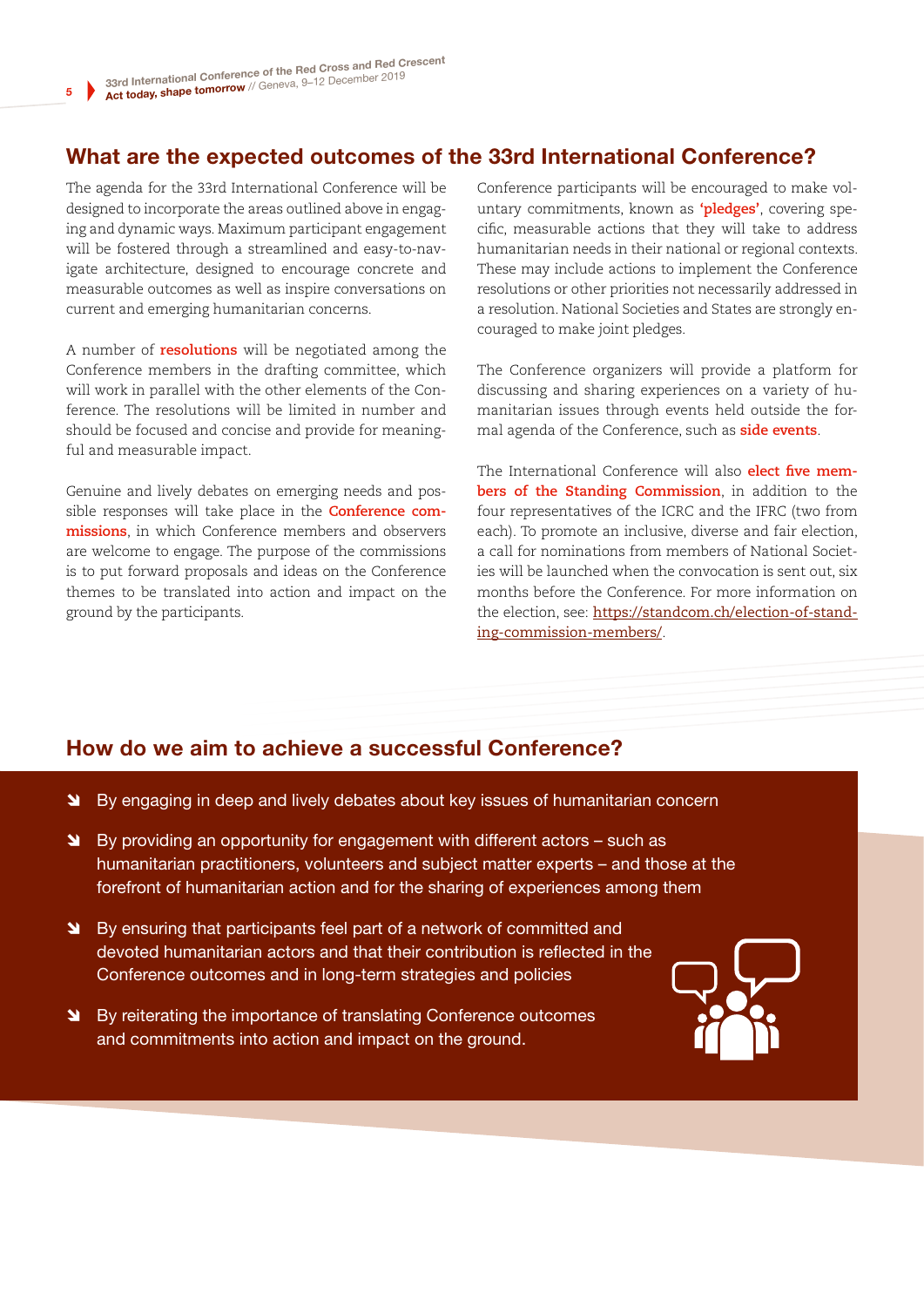## Contact us

This concept note sets out an initial overview of the content for the 33rd International Conference of the Red Cross and Red Crescent and topics for decision or debate. We invite feedback and consideration of the following questions:

- **Does the current framing of the 33rd International Conference reflect the critical issues and the conversations that need to be held?**
- **Do the topics proposed reflect the most pressing current and future humanitarian concerns?**
- **What are the specific discussions and angles on these topics that the Conference should address?**

We count on the active involvement of all participants to ensure that the Conference agenda is informed by humanitarian realities on the ground. This will allow the outcomes of the Conference to be translated into effective action.

Comments regarding the proposed concept of the 33rd International Conference will be considered when drafting a preliminary outline of the agenda, which will be shared towards the end of 2018.

## Please send your comments by 12 October 2018 to [conferences@rcrcconference.org](mailto:conferences%40rcrcconference.org?subject=)

## Timeline of the preparatory process

The Conference agenda and programme will be developed through an iterative drafting and consultation process. Consultations with National Societies will be built into existing regional conferences, policy and legal meetings and additional dedicated sessions.



Engagement and consultation with States will unfold through informative and preparatory sessions organized with Permanent Missions in Geneva and an open-ended and inclusive Group of Ambassadors in the lead-up to the International Conference.

Engagement with observers will be broadened to ensure that the Conference is inclusive of new and emerging actors that have an impact on humanitarian work, in addition to traditional partners.

Joint consultations will be held among National Societies, States, the IFRC and the ICRC to facilitate consensus on proposed resolutions.

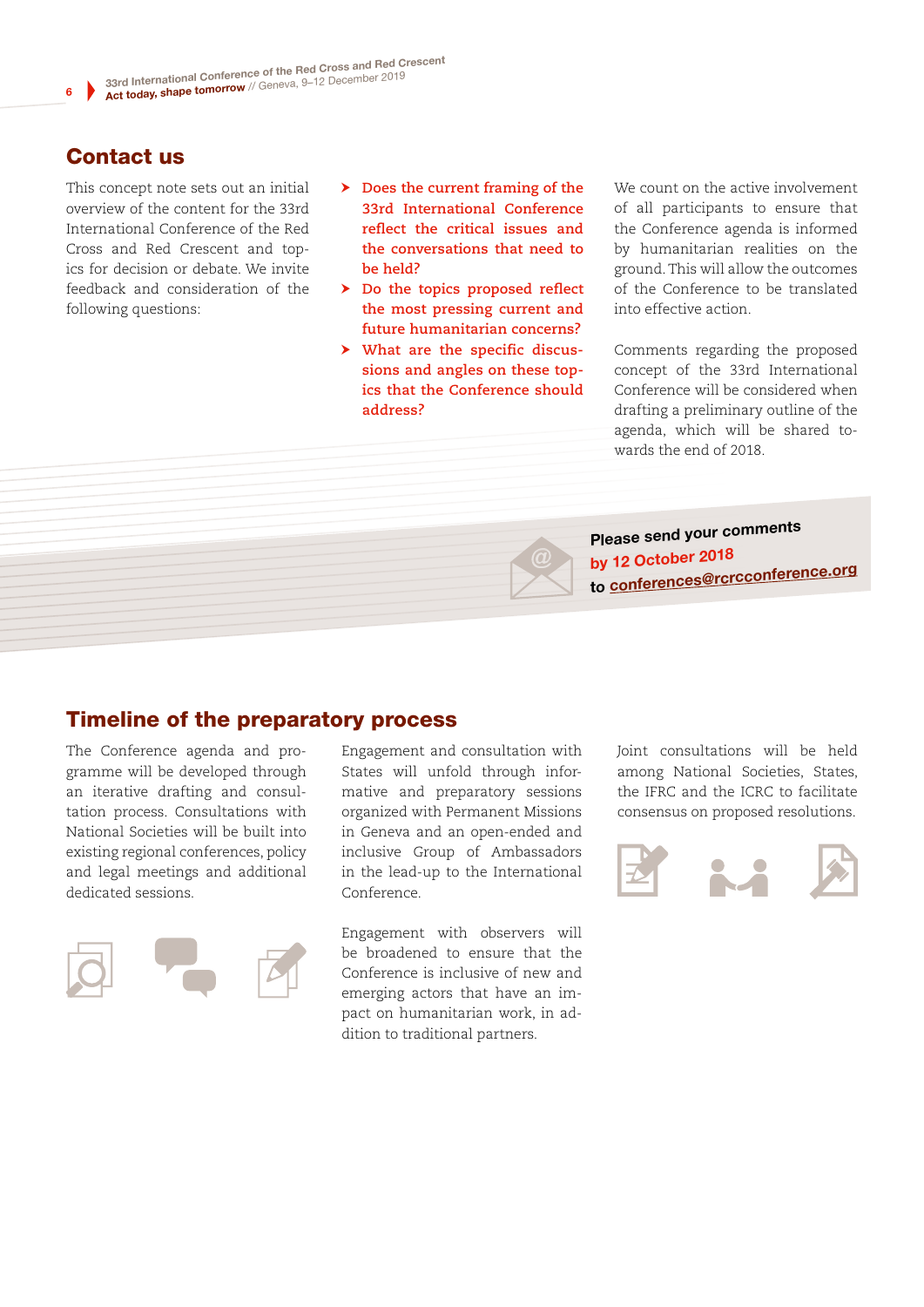#### About the International Conference of the Red Cross and Red Crescent

The Conference meets every four years. It is a leading forum for the development of legal frameworks and policies to improve the lives of individuals affected by armed conflict, disasters and other emergencies and to strengthen the resilience of the most vulnerable. The Conference aims to shape the global humanitarian agenda and foster relationships and alliances between National Societies, States and other humanitarian partners.

As the supreme deliberative body for the International Red Cross and Red Crescent Movement, the Conference

is an event at which States meet with all the components of the Movement to examine and decide on matters of common interest and any other related issues. The Conference contributes to the unity of the Movement and to the achievement of its mission – to strengthen respect for and further develop international humanitarian law and other relevant international legal frameworks.

The Fundamental Principles of the Red Cross and Red Crescent will guide and inspire debates and decisions made by the International Conference and provide a safe and creative space conducive to dialogue.

Throughout its history, the International Conference has had a remark-

able impact in the humanitarian field. At the Conference in Stockholm in 1948, the Geneva Conventions of 1949 were extensively discussed before their adoption the following year. The Movement's Fundamental Principles – which guide an immense array of humanitarian activities across the globe – were adopted at the Conference in 1965. In later years, the Conference promoted an international campaign to ban landmines (1995), unanimously adopted the 'Guidelines for the domestic facilitation and regulation of international disaster relief and initial recovery assistance' (IDRL Guidelines, 2007) and provided a definition of the role of National Societies as auxiliaries to their public authorities (2007).